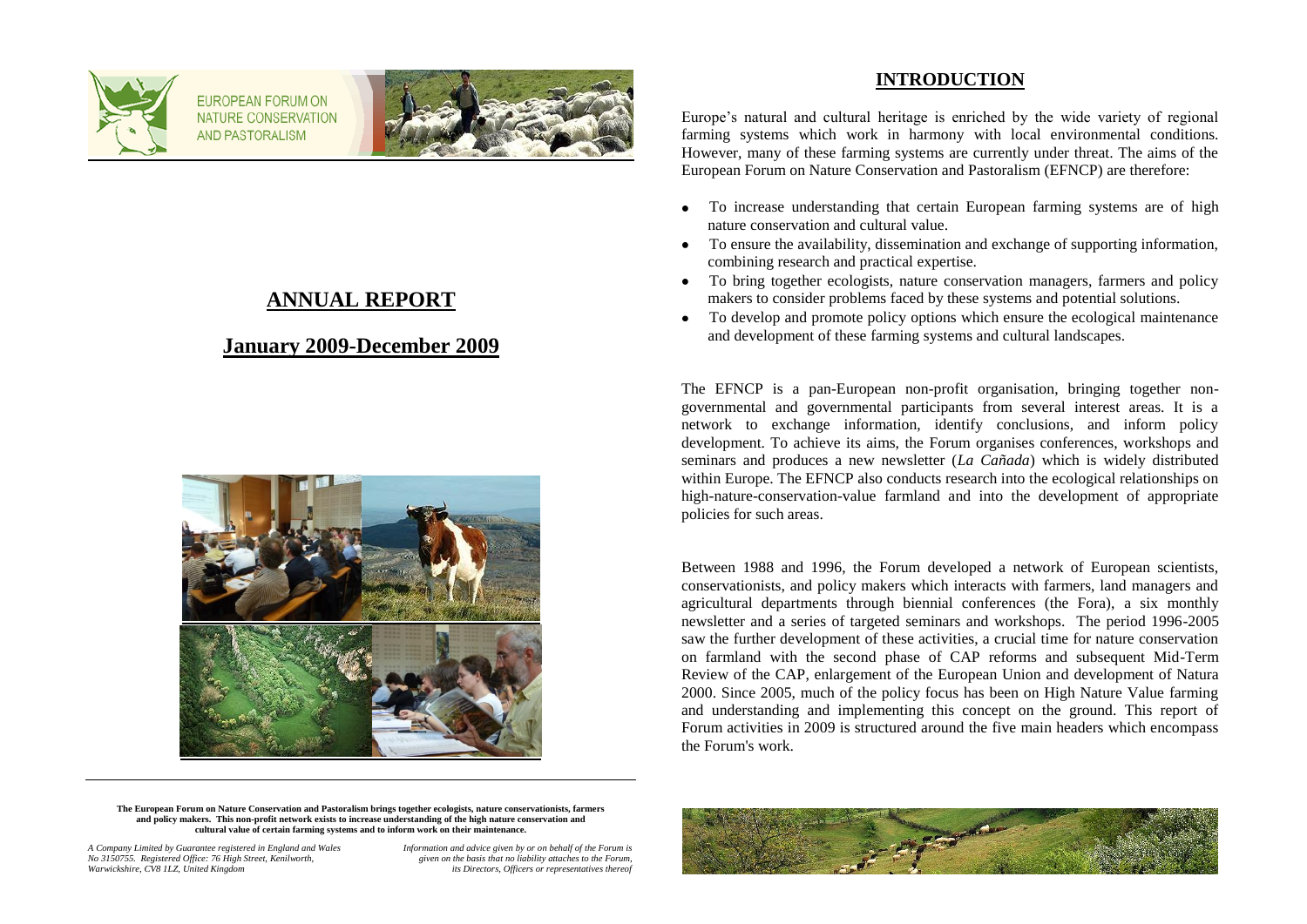

# **ADMINISTRATION & MANAGEMENT**

- The Forum was unsuccessful in obtaining a grant for 2009 from DG Environment under their LIFE+ programme (despite the Forum being successful in obtaining funding in every year from 1997, with the exception of 2002 and 2004, from the DG Environment programme providing support for NGOs working in the field of environmental protection). The Forum's 2009 application was not considered broad enough to score highly against all the criteria use to evaluate applications. Much of the Forum's effort in 2009 was therefore directed at building up relationships with a wider range of potential partners and co-funders with the aim of ensuring that the LIFE+ application for support in 2010 would be more attractive to DG Environment and score higher against all the desired criteria.
- The lack of LIFE+ funding meant that the Forum's budget in 2009 was even tighter than normal, and some activities had to be either postponed or cancelled. Nevertheless, the Forum was able to engage in a number of activities (such as the French conference) which it regarded as important and to which the Forum and partners were already committed. The Forum's budget continued to be subject to strict controls during 2009, but the financial situation meant that small surplus carried forward from 2008 had to be utilised. Hence the Forum recorded an operating deficit on the year and ended the year with a small deficit overall.
- Through 2009, the Directors of the Forum kept current and potential future budgets under constant review and concluded that it was appropriate to prepare the 2009 financial statement on the going concern basis. It was, however, recognised that because the Forum operates in a situation where the range of projects engaged in is relatively limited this inevitably puts pressure on cash flow at certain times of the year. Seeking ways to address or at least limit the potential for cash flow problems will therefore be a major feature of Forum work in 2010.
- As previously indicated, the Directors see that a simpler and more transparent  $\bullet$ legal structure is desirable and the intent is that a substantial proportion, ideally a majority, of the Directors will be independent, unpaid and non-executive. To this end, Mr Brendan Dunford and Dr Colin Hindmarch were appointed as two new Directors at the start of 2009. In addition, the Forum has also been considering the potential need to employ staff to help achieve its aims and objectives. Hence through 2009 a focus was put on establishing (especially given the financial situation) what the legal, practical and financial implications would be of employing staff in the UK and other countries such as Bulgaria, France and Ireland.





- The Forum held a two day conference in Paris, France in October 2009. This conference was organised by EFNCP with support from the French Ministry of Environment, the European Commission's European Agricultural Fund for Rural Development (EAFRD) and ENGREF AgroParisTech. The focus of this meeting was *HNV farming: initiating the debate in France*. Full details of the conference and copies of the presentations can be found on the Forum's website at <http://www.efncp.org/events/conferences/paris/>
- Over 100 delegates attended the conference, which was targeted at national participants involved in the field of nature conservation and agriculture, civil servants, farmers, NGOs and. The aim of the conference was to initiate a debate in France on how the concept of HNV farming could contribute to achieving landscape scale biodiversity objectives within the context of the Common Agricultural Policy beyond 2013.

The Forum's conferences fulfil a major part of the role as a forum. These review progress on basic scientific work and identify further research needs in order to fulfil the requirements of informing policy development and awareness raising. An important role of these main Forum meetings is to ensure that the debate draws on the experience and expertise of a wide range of audience members.

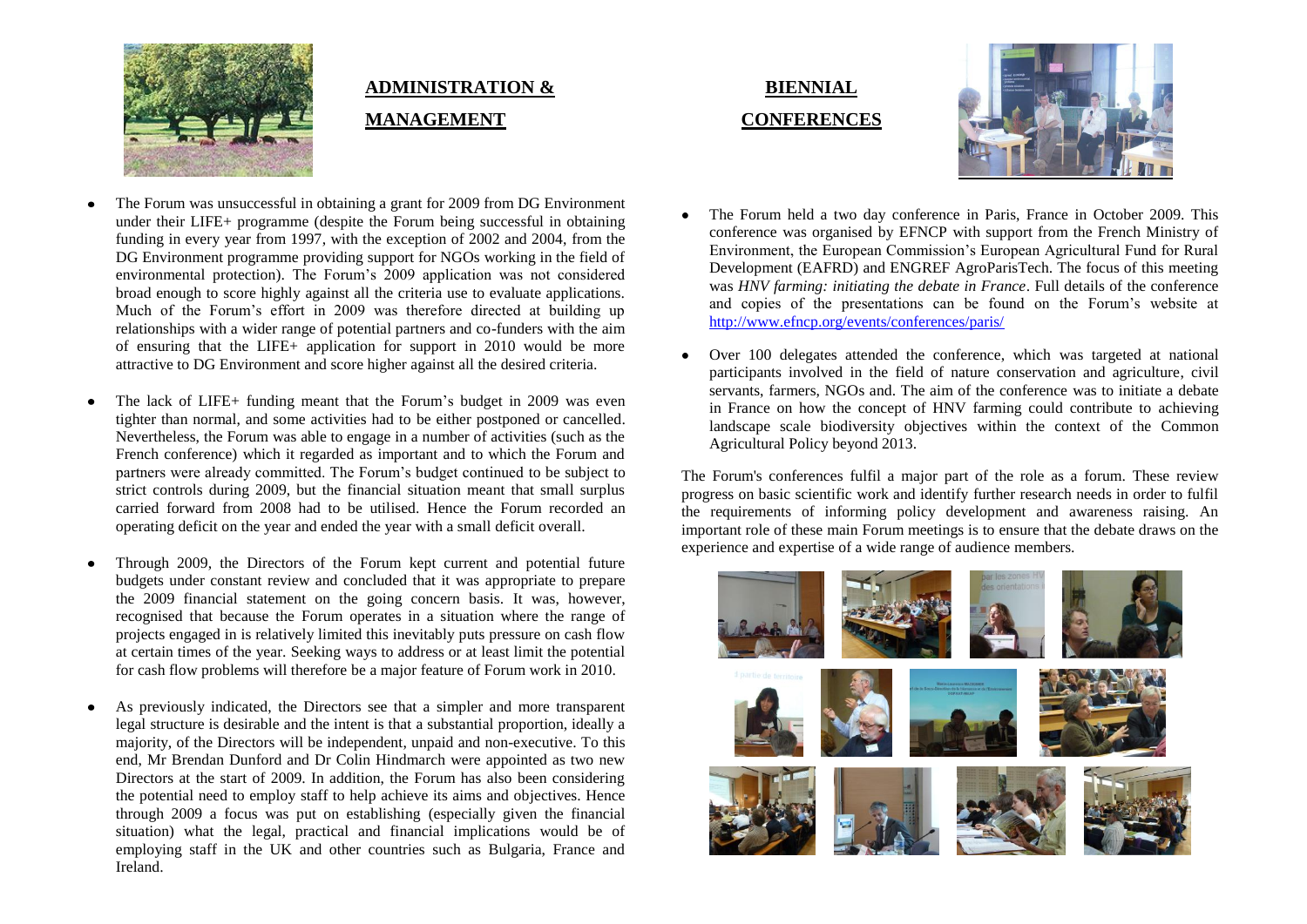

### **RESEARCH**

During 2009, the Forum led and/or provided input to the following projects:

- *Proposal for a new EU Common Agricultural Policy*. The Forum worked within a coalition with BirdLife International, EEB, IFOAM and WWF to develop a detailed proposal for the future of the CAP. The final document was published in March 2010 [http://www.birdlife.org/eu/pdfs/Proposal\\_for\\_a\\_new\\_common\\_agricultural\\_policy\\_FINAL\\_100302.pdf](http://www.birdlife.org/eu/pdfs/Proposal_for_a_new_common_agricultural_policy_FINAL_100302.pdf)
- *EU biodiversity indicators.* The Forum provided input to reports on the UK,  $\bullet$ Romania and Bulgaria in support of a project being conducted by the University of Eberswalde for the EEA on developing EU biodiversity indicators.
- *HNV Guidance for Member States.* The Forum continued to be represented on the  $\bullet$ HNV Expert Working Group of the European Evaluation network for Rural Development.

In 2009, the Forum continued to focus on how the High Nature Value farming concept could be implemented effectively across the EU. This is especially relevant to the Mediterranean areas, to peripheral and mountain regions and to the recently acceded countries and potential future accession countries in south-eastern Europe. To this end, during 2009, the Forum was involved in a number of consortia developing applications for research projects. For example:

- The Forum (together with Ecologica (Croatia), IUCN Belgrade and WWF- $\bullet$ DCP) submitted a proposal to IPA with regard to setting up a regional network on HNV farming for south-east Europe 2010-2012.
- Held discussions with potential funders over the potential to contribute to a  $\bullet$ project concerned with the development of HNV indicators in Navarra, Spain
- The Forum held discussions with potential partners and funders over the  $\bullet$ potential to conduct a series of case studies in the UK concerned with HNV farmland and the challenge of identifying, monitoring and targeting appropriate support at local level

*Continued overleaf:*





#### **RESEARCH**

continued

- The Forum held discussions with Plantlife and potential Macedonian partners about possible projects in Macedonia
- The Forum held discussions with members of the BES/IOB/CEH *'Natural Capital Initiative*' over the possibility of organising a meeting to highlight the relevance to HNV farming to the aims of the NCI programme.
- The Forum held discussions with Butterfly Conservation about potential  $\bullet$ collaboration in south-east Europe

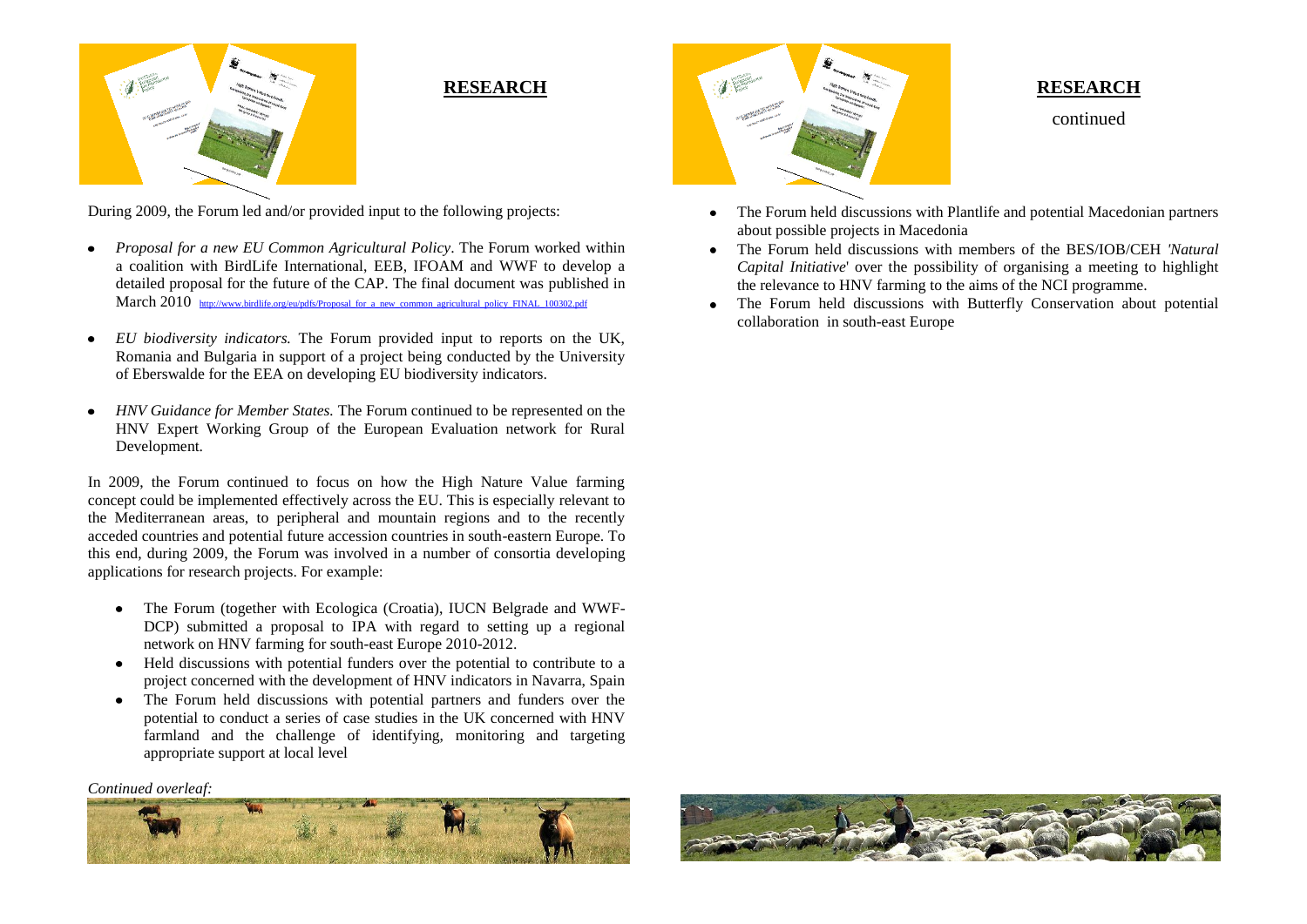#### **DISSEMINATION**



During 2009, the Forum:

- Continued to populate the Forum website [\(http://www.efncp.org\)](http://www.efncp.org)/) to reflect recent activities and added additional HNV showcases on South Wales and the Burren [\(http://www.efncp.org/hnv-showcases/\)](http://www.efncp.org/hnv-showcases/).
- Published a comprehensive document (in French) on the characteristics of High- $\bullet$ Nature-Value farming systems and associated policy issues (*L'agriculture à Haute Valeur Naturell: mieux la (re)connaître pour mieux l'accompagner*) and which was commissioned by the French Ministry for the Environment. The report can be downloaded at:

[http://www.efncp.org/download/DocumentFrance\\_HVN.pdf](http://www.efncp.org/download/DocumentFrance_HVN.pdf)

- Produced responses to consultations on a number of major policy issues in which the Forum highlighted the relevance of and potential impact on HNV farming systems, for example:
	- The Forum responded to the European Commission's consultation on *Agricultural product quality: product standards, farming requirements and quality schemes.* The full text of the Forum's response can be downloaded from: <http://www.efncp.org/download/EFNCPresponseGreenPaper.pdf>
	- $\bullet$ The Forum responded to the Scottish Government's *CAP health check implementation consultation* The full text of the Forum's response can be downloaded from: [http://www.efncp.org/download/SG\\_Health\\_Check\\_EFNCP-SCF\\_response.pdf](http://www.efncp.org/download/SG_Health_Check_EFNCP-SCF_response.pdf)

- Attended and contributed to discussions at a number of meetings, such as:
	- $\bullet$ A seminar in Brussels, Belgium concerned with CAP reform
	- Europarc Spain's annual conference held in Cantabria concerned with *Towards a sustainable rural development: the contribution of protected areas*
	- A series of meetings with various officials in Brussels to develop Forum and Scottish Crofting Foundation thinking on LFA reform





**ORGANISATION OF SEMINARS & REPRESENTATION ON EC COMMITTEES**

During 2009, the Forum:

- Continued to have representatives attend meetings of the Consultative Committees on 'Rural Development', 'Agriculture and Environment' and 'Animal Products' established by DG Agriculture. Four networks (World Wide Fund for Nature, BirdLife International, European Environment Bureau and the Forum) are working together to provide the environmental NGO input to meetings of these and other associated Consultative Committees.
- Set in motion the organisation of a four-day international workshop to be held on the island of Vilm, Germany in June 2010, with a focus on *High Nature Value Farmland- exchange of experiences throughout Europe.* This meeting is being organised jointly by the German Federal Agency for Nature Conservation (BfN), the Institut für Agrarökologie und Biodiversität (IFAB) and the Forum. (see: [http://www.bfn.de/0603\\_kalender.html?&no\\_cache=1&L=1&tx\\_blitzcalendar\\_pi1\[qlist\]=2&tx\\_blitzc](http://www.bfn.de/0603_kalender.html?&no_cache=1&L=1&tx_blitzcalendar_pi1%5bqlist%5d=2&tx_blitzcalendar_pi1%5buid%5d=32&tx_blitzcalendar_pi1%5bcmd%5d=single) [alendar\\_pi1\[uid\]=32&tx\\_blitzcalendar\\_pi1\[cmd\]=single\)](http://www.bfn.de/0603_kalender.html?&no_cache=1&L=1&tx_blitzcalendar_pi1%5bqlist%5d=2&tx_blitzcalendar_pi1%5buid%5d=32&tx_blitzcalendar_pi1%5bcmd%5d=single)
- Set in motion the organisation of a three-day international conference to be held in Gyimesközéplok, Romania in June 2010, with a focus on *Mountain hay meadows - hot spots of biodiversity and traditional culture*. This meeting is being organised jointly by the Pogány-havas (Pagan Snow Cap) Association, Sapientia Hungarian University of Transylvania, Fundatia ADEPT, Hargita Environmental Protection and the Forum. (further details can be found at: [http://mountainhaymeadows.eu/conference.php\)](http://mountainhaymeadows.eu/conference.php)
- Set in motion the organisation of a three-day international workshop to be held on the island of Vilm, Germany in September 2010, with a focus on *Large-scale extensive grazing systems in Europe: advancing knowledge to improve policy*. This meeting is being organised jointly by the International Academy for Nature Conservation of the Federal Agency for Nature Conservation, the Federal Agency for Nature Conservation (BfN), the University of Rottenburg (HFR) and the Forum. (further details can be found at: [http://www.efncp.org/events/seminars](http://www.efncp.org/events/seminars-others/large-scale-extensiv-grazing/)[others/large-scale-extensiv-grazing/\)](http://www.efncp.org/events/seminars-others/large-scale-extensiv-grazing/)

*Continued overleaf:*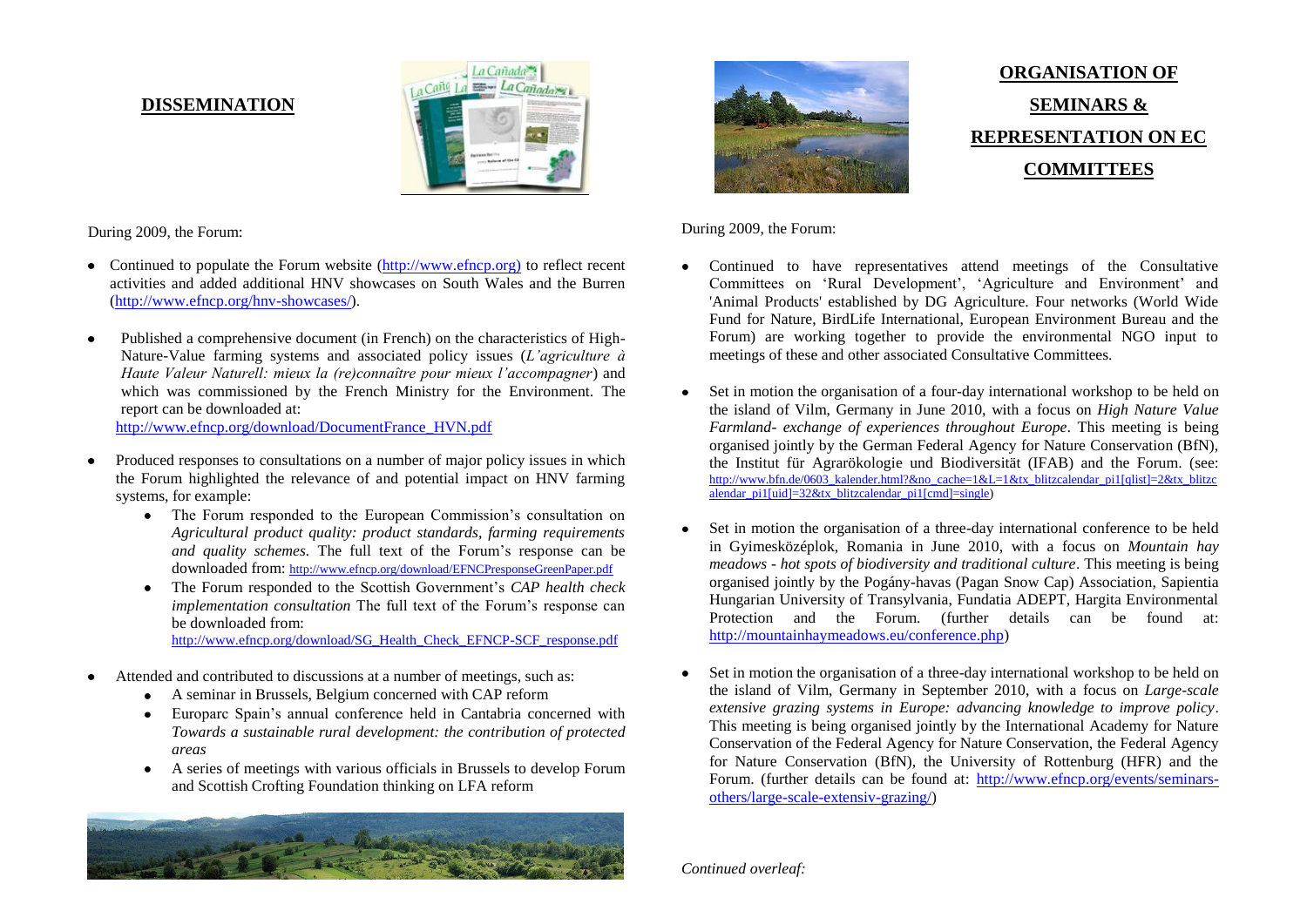

# **ORGANISATION OF SEMINARS & REPRESENTATION ON EC COMMITTEES**

continued

Set in motion the organisation of a three-day international workshop to be held in Sibiu, Romania in September 2010, with a focus on *High Nature Value grasslands: securing the ecosystem services of European farming post 2013* This meeting is being organised jointly by the Forum, Fundatia ADEPT and Lucian Blaga University of Sibiu. (further details can be found at:

<http://www.efncp.org/events/seminars-others/hnv-grasslands/> )



## **PUBLICATIONS**



No issues of the newsletter were produced in 2009. Other publications arising from the work of the Forum during 2009 include:

- Beaufoy, G. 2009 New guidance on the application of the HNV indicator. *Rural Evaluation News: the Newsletter of the European Evaluation network for Rural Development* Issue 2 March 2009, pages 1-3 [http://enrd.ec.europa.eu/evaluation/news/newsletter/en/newsletter\\_home\\_en.cfm#no2](http://enrd.ec.europa.eu/evaluation/news/newsletter/en/newsletter_home_en.cfm#no2)
- Beaufoy, G. & Cooper, T. 2009 *Guidance Document. The Application of the High Nature Value Impact Indicator: Programming Period 2007-2013.* European Evaluation Network for Rural Development and European Commission DG Agricultural & Rural Development

[http://enrd.ec.europa.eu/evaluation/library/evaluation-helpdesk-publications/en/evaluation-helpdesk-publications\\_home\\_en.cfm](http://enrd.ec.europa.eu/evaluation/library/evaluation-helpdesk-publications/en/evaluation-helpdesk-publications_home_en.cfm)

- Biber, J.P. (In press) Transhumance in France. *Pastoralism: research, policy and practice*, 1, 91-98
- Bignal, E.M., ,& McCracken, D.I. 2009 Herbivores in space: extensive grazing systems in Europe. *British Wildlife* 20 Special Supplement: *Naturalistic grazing and rewilding in Britain: perspectives from the past and future directions*, 44-49.
- EEA 2009 *Distribution and targeting of the CAP budget from a biodiversity perspective*. Technical Report 12/2009. European Environment Agency, Copenhagen <http://www.eea.europa.eu/publications/distribution-and-targeting-of-the-cap-budget-from-a-biodiversity-perspective>
- EFNCP 2009. *EFNCP response to the CEC Green Paper on agricultural product quality: product standards, farming requirements and quality schemes COM(2008) 641*. European Forum on Nature Conservation & Pastoralism, Kenilworth

<http://www.efncp.org/download/EFNCPresponseGreenPaper.pdf>

*Continued overleaf:*

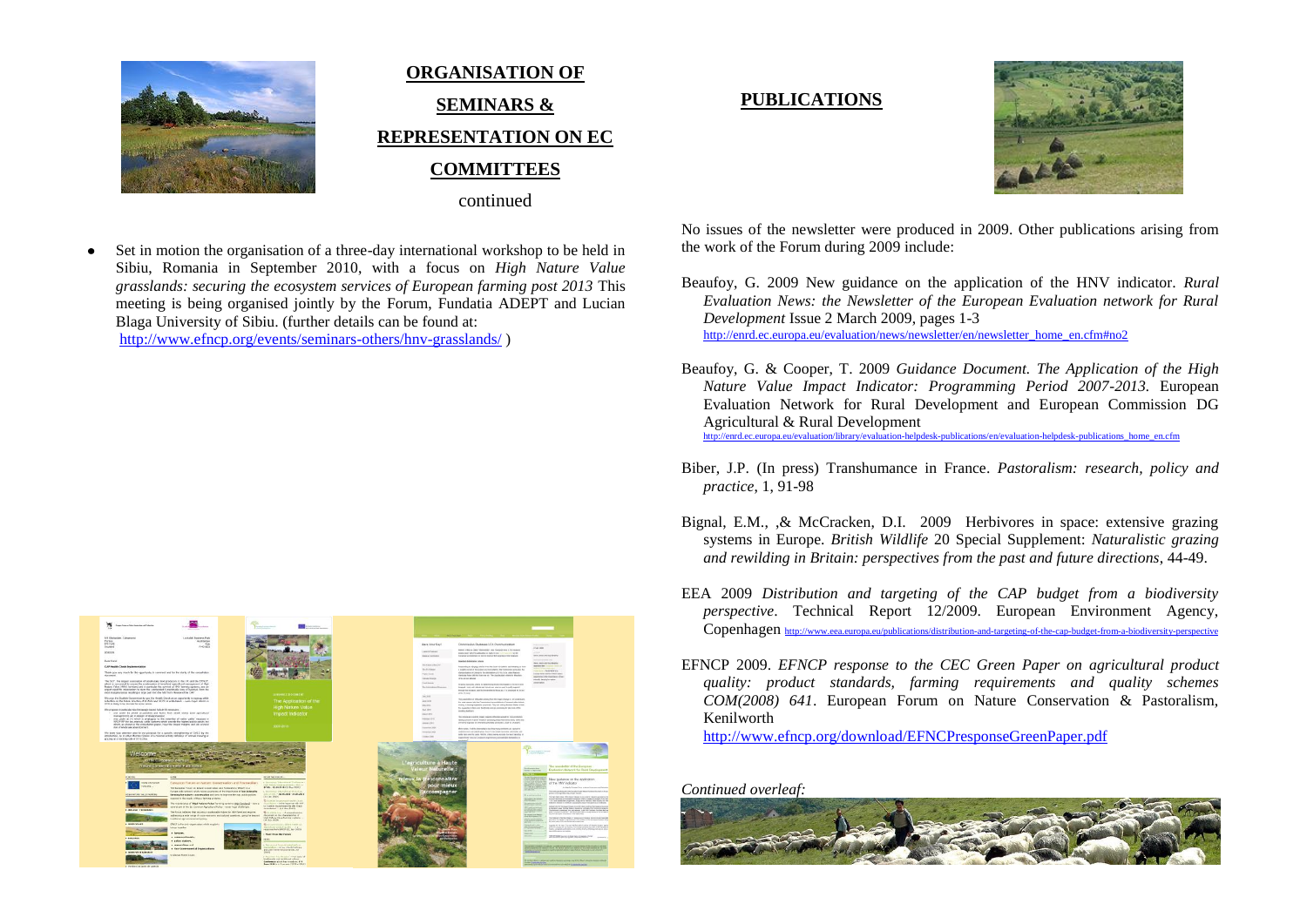#### **PUBLICATIONS**

continued



- EFNCP & SCF 2009. *Joint response to Scottish Government Health Check consultation*. European Forum on Nature Conservation & Pastoralism, Skye and Scottish Crofting Foundation, Kyle of Lochalsh [http://www.efncp.org/download/SG\\_Health\\_Check\\_EFNCP-SCF\\_response.pdf](http://www.efncp.org/download/SG_Health_Check_EFNCP-SCF_response.pdf)
- Jones, G. 2009. Commission releases LFA ideas. *The Crofter*, Issue 83 June 2009, page 1 and 3 [http://www.crofting.org/uploads/crofter\\_journal/crofter-83.pdf](http://www.crofting.org/uploads/crofter_journal/crofter-83.pdf)
- Jones, G. 2009. Small farms: commoner than you think. *The Crofter*, Issue 85 November 2009, page 3 [http://www.crofting.org/uploads/crofter\\_journal/crofter85.pdf](http://www.crofting.org/uploads/crofter_journal/crofter85.pdf)
- Jones, G. 2009. Why are small farms so important for the environment? *The Crofter*, Issue 85 November 2009, page 4 [http://www.crofting.org/uploads/crofter\\_journal/crofter85.pdf](http://www.crofting.org/uploads/crofter_journal/crofter85.pdf)
- Jones, G. 2009. Small farms in Portugal: a terminal disease?. *The Crofter*, Issue 85 November 2009, page 5 [http://www.crofting.org/uploads/crofter\\_journal/crofter85.pdf](http://www.crofting.org/uploads/crofter_journal/crofter85.pdf)
- Jones, G. & Beaufoy, G. 2009. Commission releases LFA communication. CAP 2020 website: Debating the future of the Common Agricultural Policy. <http://cap2020.ieep.eu/2009/4/27/commission-releases-lfa-communication>
- Huband, S., McCracken, D.I. & Mertens, A. (In press) Long and short-distance transhumant pastoralism in Romania: past and present drivers of change. *Pastoralism: research, policy and practice*, 1, 55-71
- Poux, X. & Ramain B. 2009 *L'agriculture à Haute Valeur Naturell: mieux la (re)connaître pour mieux l'accompagner*. European Forum on Nature Conservation & Pastoralism, Paris. [http://www.efncp.org/download/DocumentFrance\\_HVN.pdf](http://www.efncp.org/download/DocumentFrance_HVN.pdf)